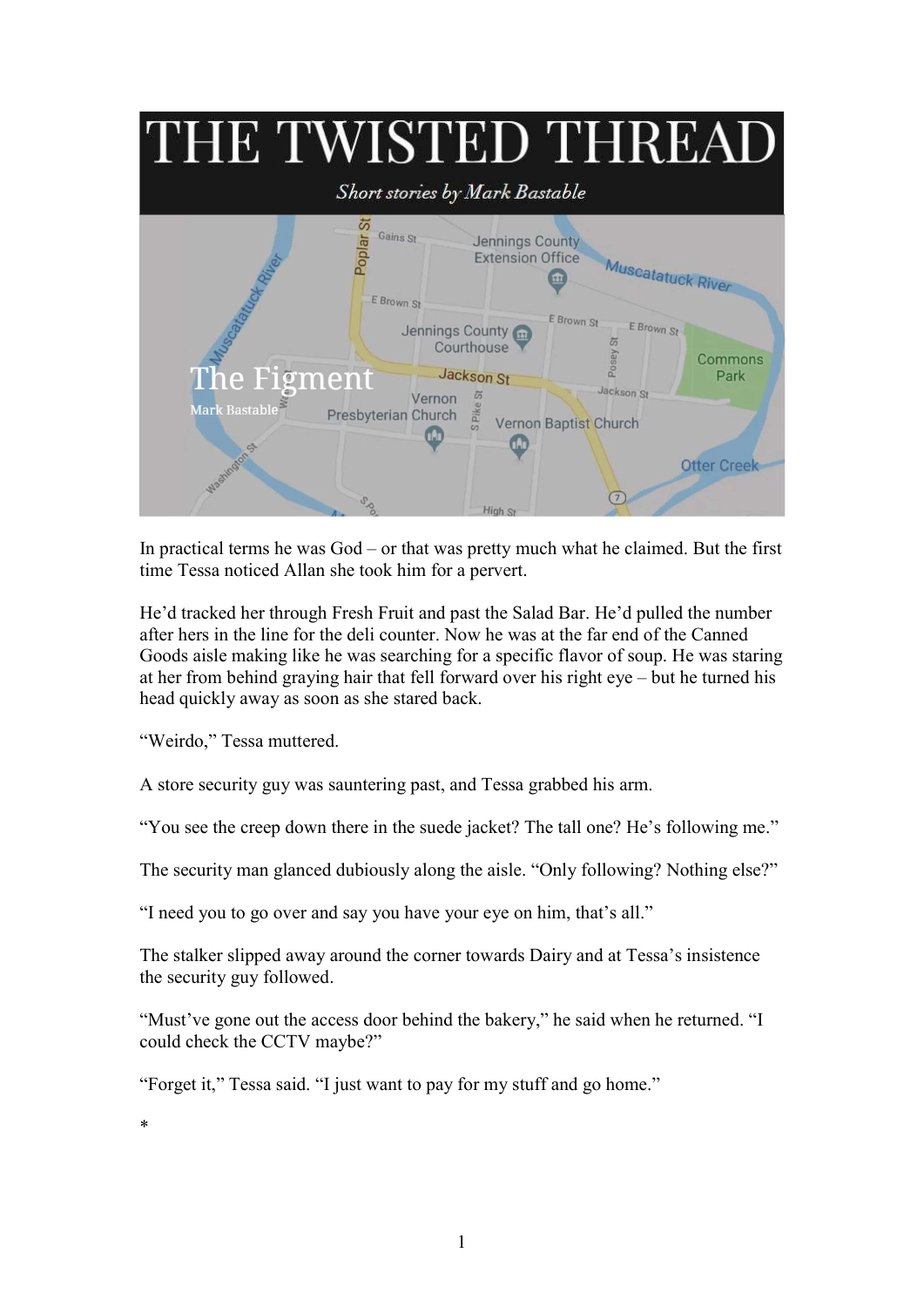"Oh, man," Christine said, "I hate when the menu's all in French. That's a checkminus"

Tessa's requirements of a best friend were straightforward – the candidate needed to work as a restaurant critic for a lifestyle magazine, and she had to be mostly single. Christine was a shoo-in for the position.

"They only do it to make us feel unworthy," Tessa said, opening her leather-bound copy of the menu and scanning the text. It was gibberish to her. She ordered by pointing.

Over dinner she mentioned the supermarket stalker.

"What did he look like?" Chris said. "Cute?"

"Hell, no. Tall – but that was the only upside. Forty-plus. Kinda raggedy. A haircut more than a hairstyle. Oh, and white Converse sneakers. No one over twenty-one should wear Converse sneakers."

"Bonsoir, mesdemoiselles," said the owner of the restaurant as he approached their table. "Puis-je vous offrer des digestifs? Gratis, bien sur."

He was thirty-some, wearing Converse sneakers and he was kinda raggedy with it. But as she returned his greeting Tessa felt – she *knew*, in fact – that this man would be important in her life. He would mean something.

"Sorry – no parlay the French," Chris told him. "But you go right ahead. It's a great tune for a Saturday night."

"Merci. Je prends un grappa, s'il te plait," Tessa said. "Alors – je te presente ma copine Christine. Et moi, je m'appelle Tessa."

In that moment, hearing herself, she registered astonishment at her fluency. But as she looked to Christine for some expression of surprise, she remembered spending two years in Paris as part of her major in Modern Languages – and almost at once, like the mist of breath on a windowpane, her memory of herself as a woman who couldn't even translate a menu evaporated, and the French language was in her mouth, natural and easy like wine.

"I hope she just asked you to join us," Chris said to the restaurateur. "But speak English, okay?"

"Thank you. I'm Jean-Pierre."

As he reached to pull out a chair, his hair fell across his eyes and – briefly – he reminded Tess of the supermarket stalker. But he flicked his head and smiled, and he was just himself again, summoning a waiter like he owned the place.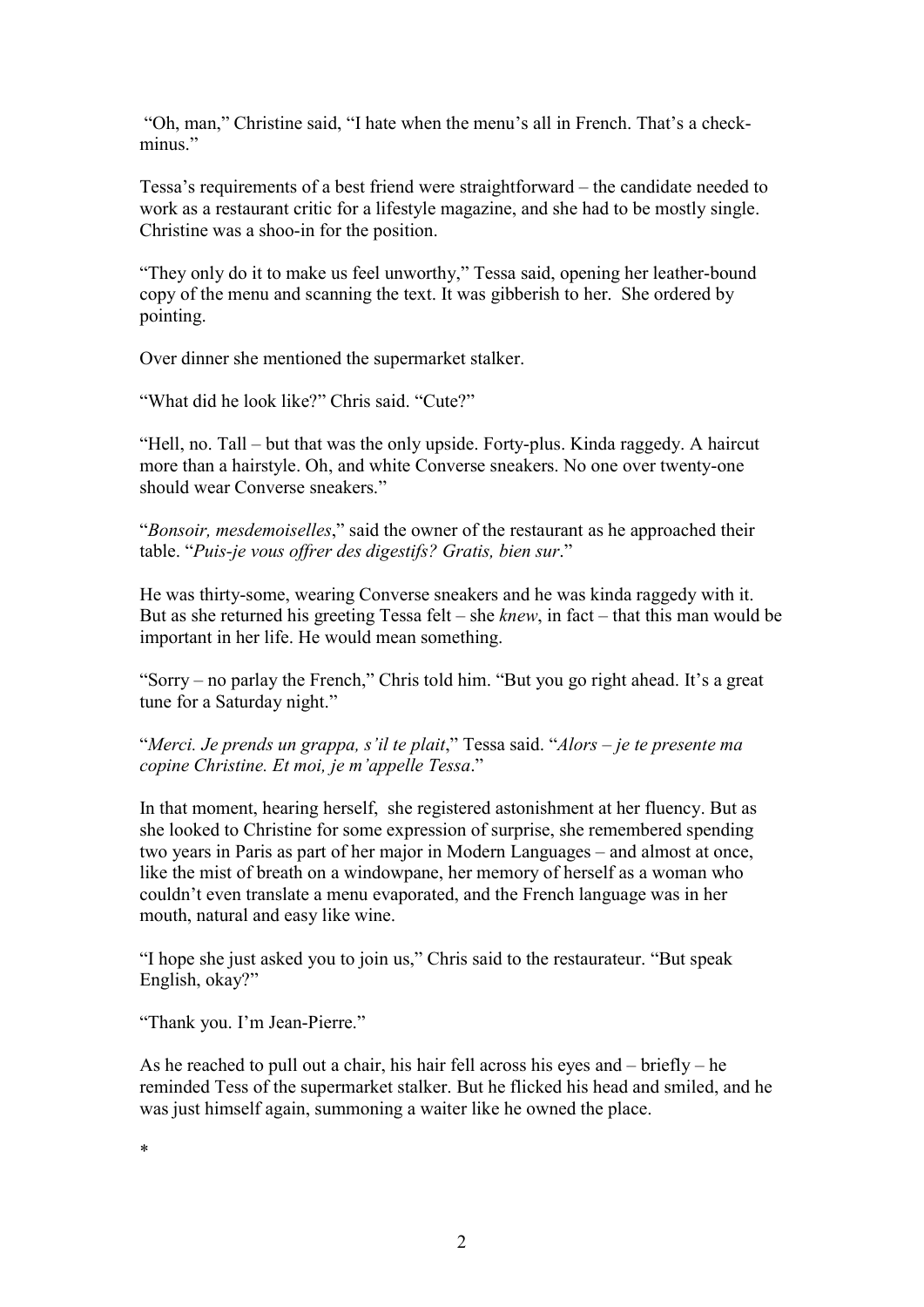"Tell me your story," JP said to Tess in English. "Or anyway your story to this moment." He passed her a glass of wine from the nightstand and took a sip of his own. "I don't think you're a city girl."

She laughed. "Is it that obvious? I was born in…"

Vancouver. Vermont. Virginia. Postcards riffled in Tessa's mind. She didn't know. How could she not know?

"…Vernon, Indiana."

When she said the words, it was all there. The picnics out near Jennings Bridge. The Railroad Days at the height of summer. Shopping on Jackson Street. Every memory was bright and clear as new, though shot through with contradiction: the urge to leave – just to hit Highway 59 and drive towards the sunrise - and the instinct to stay right there in the shadow of the mountain, where she was safe.

She told Jean-Pierre about her childhood and he listened. She talked and talked until she fell asleep, and then she dreamed of Vernon, Indiana seen from many miles up. As she fell towards it, she could read the names written along the streets and she could see the park, just a primary green rectangle bounded by yellow avenues. She smashed right through it and came to rest in the arms of the supermarket stalker guy who smiled like a toy-maker and carried her out to the sidewalk and left her standing dazed in the hoot and growl of traffic.

\*

 "Each Tuesday I leave the restaurant to the mercies of my staff," JP said in French late the following afternoon. "Would you like to go to the theater?"

"I'd love to – but my Mom's coming in to town."

Tess wrapped her scarf around her neck and JP held up her coat so that she could slip her arms in.

"Well, bring her along." He opened the door and walked out to press the button for the elevator. "Or perhaps you don't want me to meet her?"

"I'd love you to," Tessa said, leaning up to kiss him as the doors of the elevator slid open. "Thank you." She stepped inside and hit the button for the lobby.

Jean-Pierre grinned and waggled his fingers goodbye.

"Insert something cryptic here," he said.

"I'm sorry?" Tessa reached for the button that would hold the elevator. "What does that mean? JP?"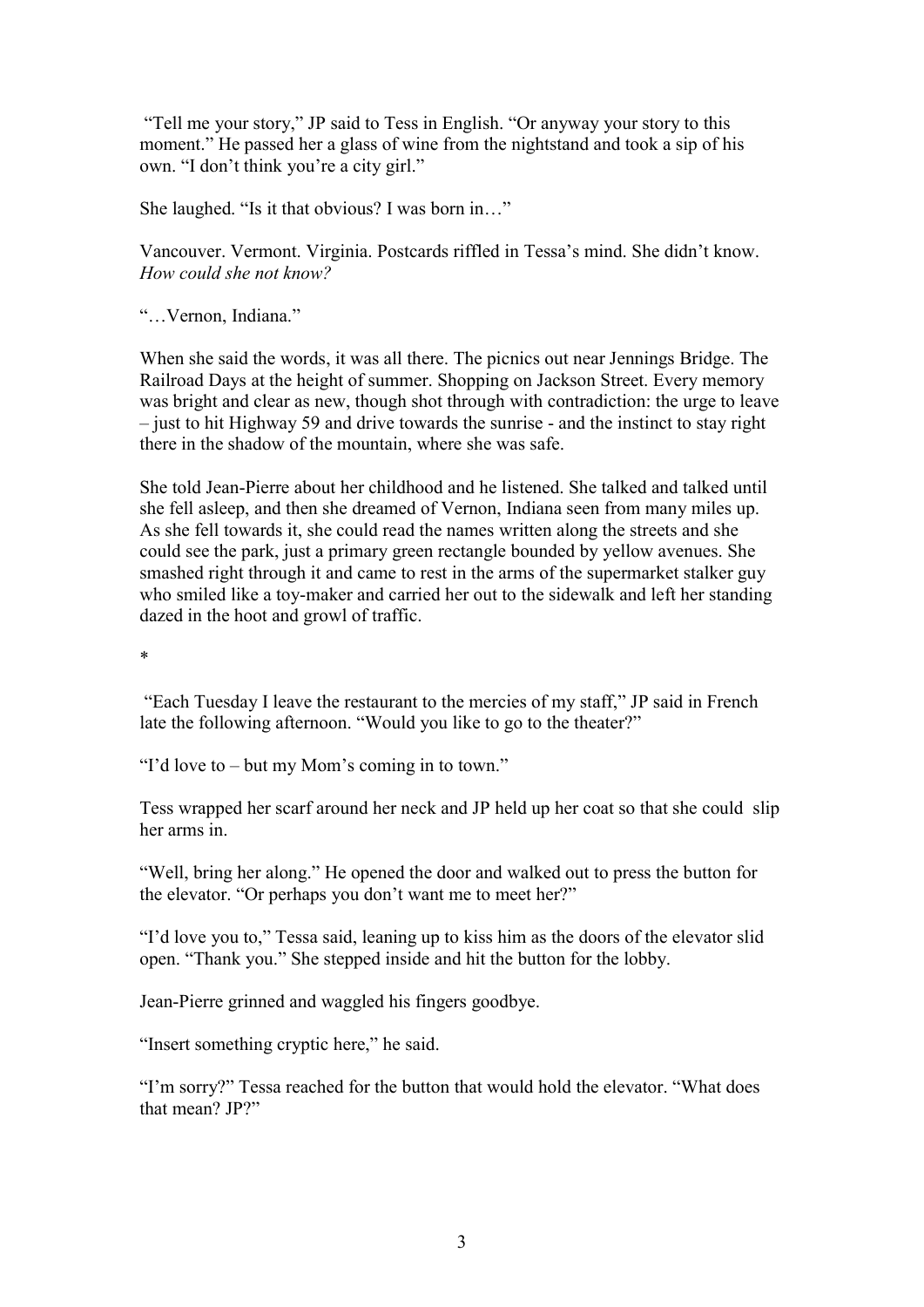But the doors closed and she was carried down to the sidewalk. As she stood dazed in the hoot and growl of traffic, she was unaware that she was being watched from the other side of the street by a tall, raggedy man whose hair fell over his right eye.

\*

"So? What's the story so far?" Chris asked.

Tess moved the phone to her other ear and opened the refrigerator.

"What do you want me to say? He's very sweet, very funny. Very French."

"That's not a story," Christine said. "That's a conclusion."

Tess poured a glass of cranberry juice and carried it through to the bedroom.

"I'm not about to give you a minute by minute account of the night, if that's what you're asking."

She sat cross-legged on the bed and sipped her juice, answering Christine's questions with a mischievous lack of precision. When the glass was empty she set it on the nightstand, and noticed that the top drawer was slightly ajar. She pulled it open and took out a chunky album bound in green denim on which was embossed the word Photographs.

"What did he fix for breakfast? World-famous chef, you expect more than Cheerios, I guess."

Tess hefted the album on to her lap, smiling. "Eggs Benedict."

She opened the book to the first page – and frowned. There were no photographs beneath the sheet of cellophane. It looked as though it had never been lifted. Tessa turned the page. Nothing. No faded polaroids of her as a child. No blurred and washed-out snapshots of her parents in the yard. She turned another page, and another.

"Do you guys have the next date scheduled? How did you leave it?"

No photographs of her past at all. No pictures to link her with Vernon, Indiana, or even to New York. No record of her graduation, no shots taken on the Liberty Ferry. And she had been on the Liberty Ferry. She knew she had.

"Chris." Tess spoke slowly and quietly. "Do you remember taking a trip with me to the Statue of Liberty?"

"What kind of a question is that? Can we concentrate on the French connection?"

"Please. Just tell me you remember that trip."

"Well, of course I do."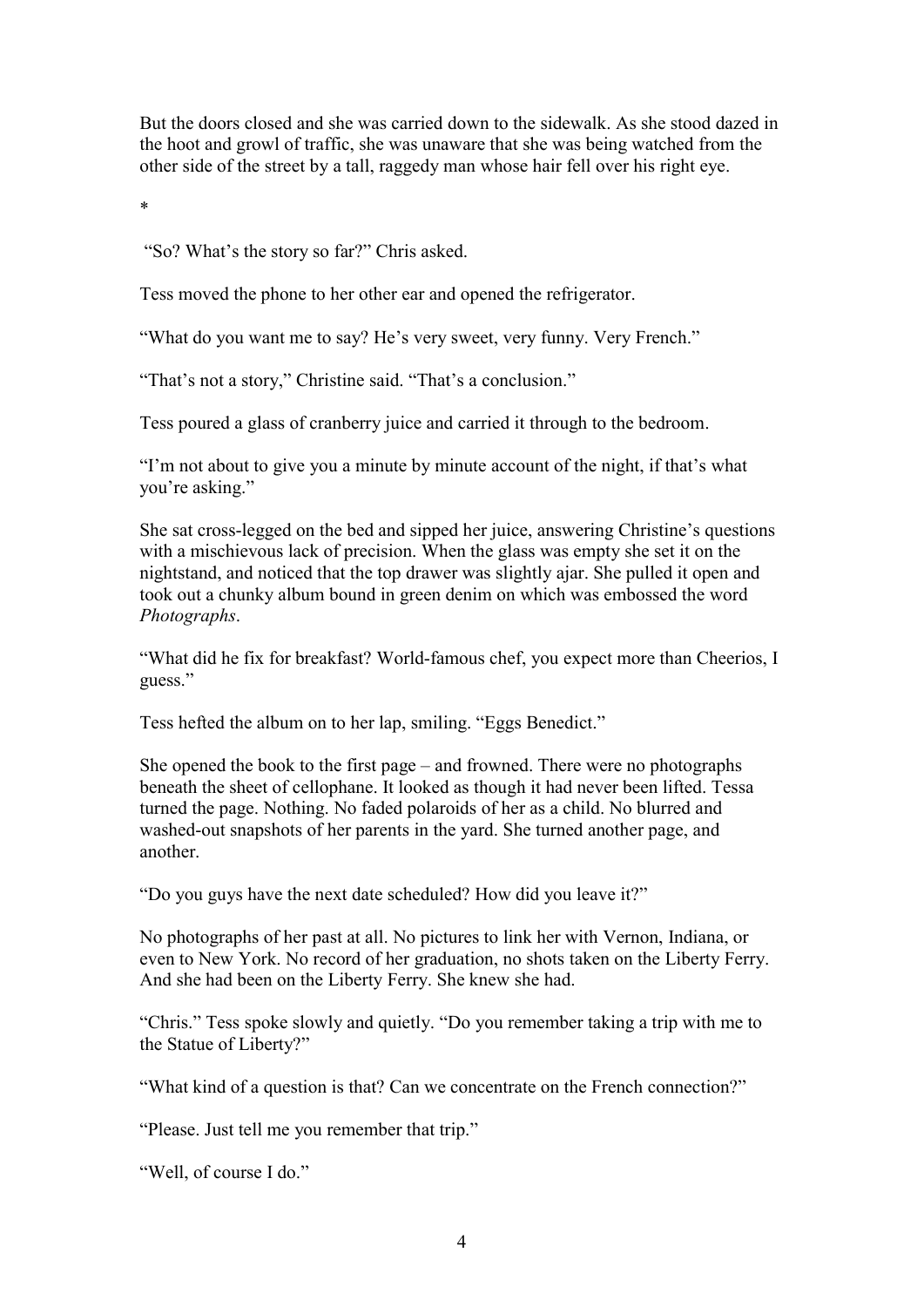Tess slumped back against the wall, relieved. Whatever was wrong with her – this whole thing about forgetting stuff momentarily  $-$  it was okay. Things slipped her mind, yeah. But she got them back when she thought about it. So she'd remember where she'd put her photos.

"Thanks."

"We went twice, in fact. The first time was when you got the news that your Mom had died."

"What?" The album slid from Tess's hand and tumbled on to the floor. "Chris – what did you say?"

"Sorry. I thought it was okay to mention it now."

Tess sat up, glancing fearfully around the room as if some new horrific shock might erupt through the wall. "Chris – help me," she whispered. "Help me. I'm going insane"

"Anyway, I have to cut and run," Christine said cheerfully. "I have an Italian on deck at eight. You and me, we're working through the United Nations, girl. Later."

"Chris…"

But the phone went dead.

Tess lay in the darkening room trying to picture her mother's face. But she couldn't see it. She couldn't remember her own Mom.

\*

Tess blinked awake. She stayed perfectly still. There was someone in the room.

She heard him walk around the bed and into her line of sight. She half-closed her eyes.

He was silhouetted against the window as he bent to pick something from the floor – and she could see his hair falling forward over his right eye. She clenched her fists beneath the covers. If she were to roll backwards she might make it to the lounge before he could catch her. She could be out on the street before he reached the front door. Or if he turned away, she could grab the lamp and hit him. She'd hit him real hard, right on the back of the head.

But he was heading for the en-suite. A guy had come in during the week to redecorate, so the key to the bathroom door was on the nightstand. If the stalker went in she'd be across the room like light and lock it. No windows in there. No way to escape. She'd call the cops and wait for them out on the stoop.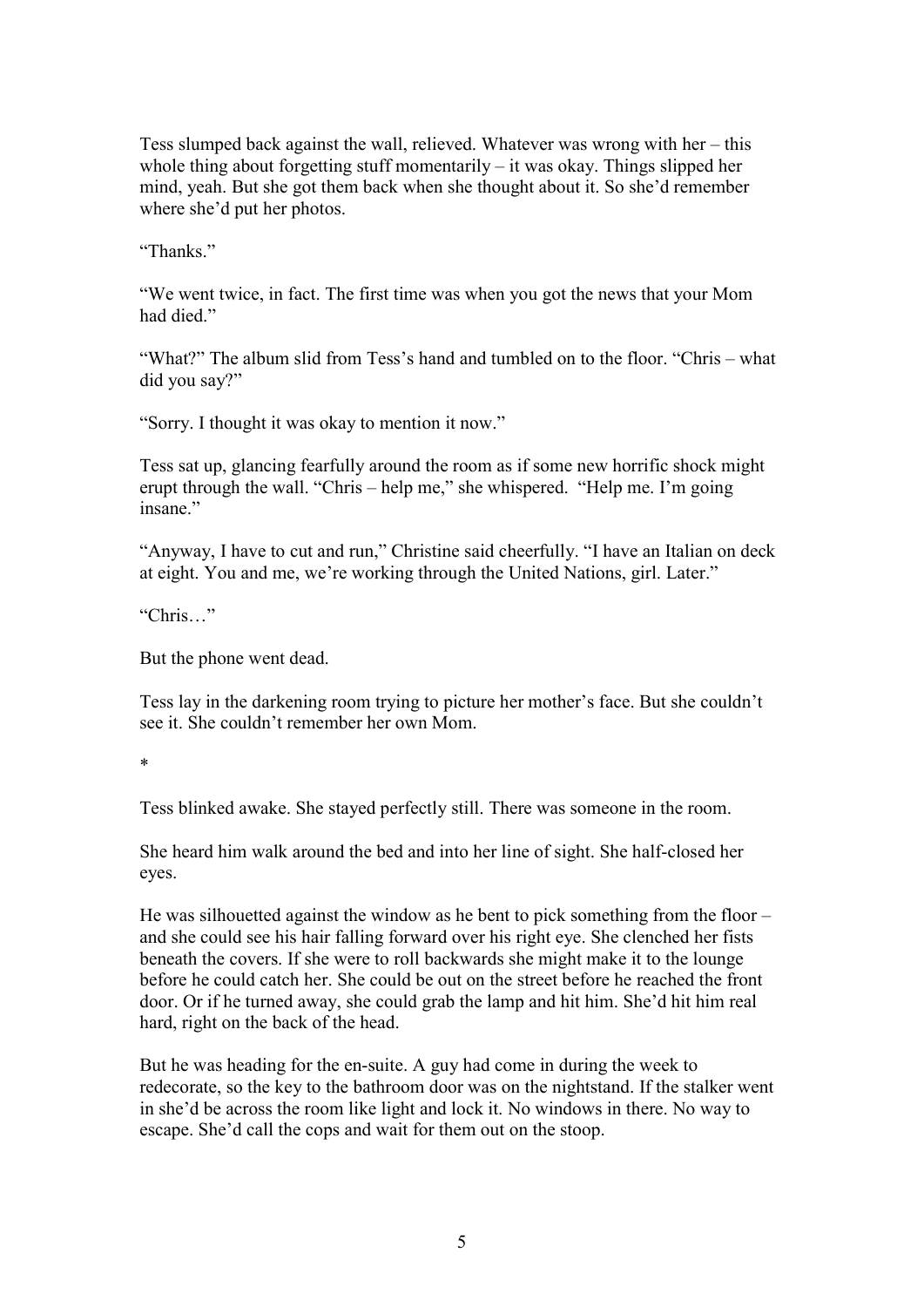The bathroom door clicked shut. Slowly, slowly Tess reached for the key on the nightstand. As soon as she felt it in her palm, she flipped back the comforter and scurried across the room. She slipped the key into the lock and turned it.

"I got you, you sick bastard!" she shouted through the bathroom door. "I'm calling the police!"

Silence.

Tess turned on the light and picked the phone up from the bed, never taking her eyes from the door.

"Who the hell are you anyway?"

She dialled 9 and then 1. Still no sound from beyond the door. She took a step toward the bathroom, listening.

"What are you doing in there, you freak?"

She moved to within inches of the door and stood utterly still, but she couldn't hear any movement or even any breathing from inside. It was crazy. She had seen the supermarket stalker in her room. She had. And she'd locked him in the bathroom. She definitely had. He was trying to confuse her. He wanted her to think she'd imagined it.

She glanced back towards the bed and she saw the photo album on the floor. A piece of card was poking from between the pages.

She walked over and pulled out the card. It was a cancelled ticket for the Liberty Ferry. It had been marking a page on which there were pictures of Tess and Christine grinning at the camera with the Statue behind them. There was a shot of Tess pointing back toward the Manhattan skyline. There was another of Chris standing with a souvenir torch held aloft.

And earlier in the album were photographs of Tess's graduation, and of her Dad loading the car to bring her to New York. There were photographs of her hanging at Dean Reynold's pool-party on the last ever day of High School and a cute shot of Michael Brook, who'd been her date for the Junior Prom. And before that were pictures of her tenth birthday and her ninth and her eighth. Pictures of her brother throwing a Frisbee in the yard of the house on East Apache. Pictures of her Mom and Dad framed against the mountains in their matching red thermal jackets. Pictures of Tess as a baby in Grandma McKenzie's arms.

And she remembered all that. It was her life, and she remembered it. Hadn't she thought there were no photos in the album? Maybe. Or…she guessed not. Something evaporated from her mind, but it didn't matter. The photographs were there. Everything was normal. She'd had a bad dream.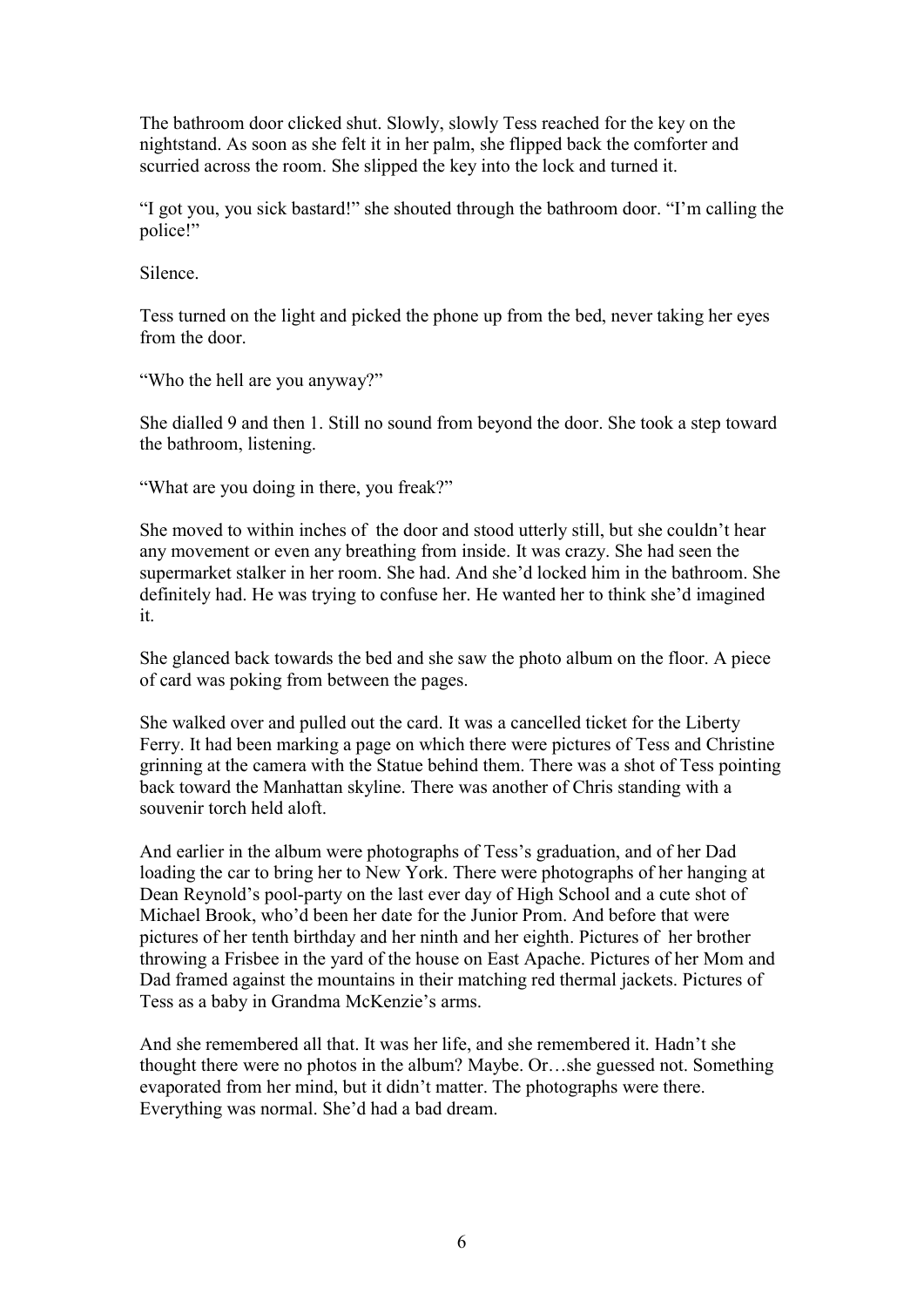Without thinking at all, she turned to the bathroom door and unlocked it. She brushed her teeth and took a pee, and then she pulled her clothes off and fell into bed, dogtired but untroubled and happy.

And a figure stepped out of the bathroom into the bedroom. He stood and watched her sleep, knowing that her sleep would be dark and dreamless as chocolate. He simply looked at her for a while and then he left.

\*

"Her sleep was as dreamless as chocolate."

Tess was awoken by a voice – it was her own. She had spoken aloud in her sleep.

"Dreamless as chocolate," she murmured again as she surfaced, blinking in the midday light. "What the hell does that mean?"

She pulled on a robe and staggered to the kitchen for coffee. She turned on the TV. The sports guy was running through Monday night's results. Tess blinked. Monday night's results? But it was Monday now.

The telephone rang and she picked it up.

"Bonjour, ma petite. Are we still good for tonight?"

"Hey. Tonight?"

"You forgot? I'm destroyed."

"JP – is it Tuesday? I must have slept right through Monday. I have to call the office."

"I'll come for you in a cab at seven – is it good?"

"Sure." She paused. "Did you get three tickets?"

"No. Why – you need a chaperone?"

"No. I just thought I… Nothing. See you later."

She put the phone down and went to her computer. She checked the date. It was Tuesday, no getting away from it.

Tess couldn't believe she'd slept through an entire day and night. But she forced herself to accept it, because prolonged unconsciousness was preferable to the alternative explanation – that she'd passed a normally active, alert Monday, but she'd forgotten it.

\*

 <sup>&</sup>quot;I'm outside. You ready?"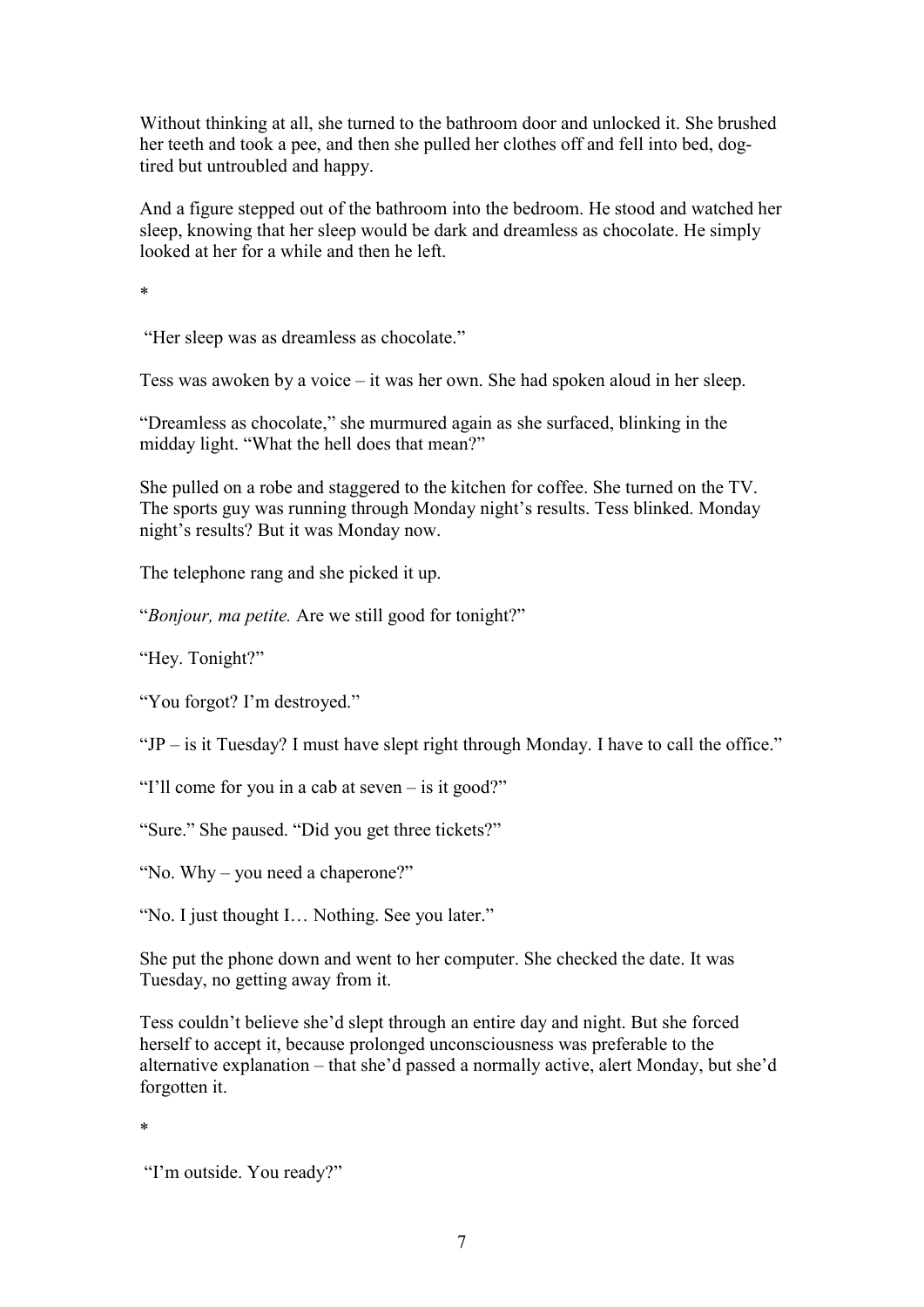"I'll be down in two minutes," Tessa said. "Tell the guy to keep the engine running."

She dabbed her lipstick and dropped the Kleenex into the garbage pail. She picked up her jacket from the chair and checked her hair in the mirror. She looked good – really good.

She had to remind herself that this was only a second date. In her heart she felt already that something was established between her and JP, but – wait - it was that kind of attitude that would blow it. Too eager or too complacent; too hot or too cold; too cautious or too spontaneous. The tiniest inclination from the point of balance and the relationship would teeter, lose its footing, tumble off the high-wire. She ought to be anxious about that.

Ought to be – but she wasn't. As she clattered down the steps of the stoop, smiling at JP who was lounging against the open door of the cab, she realised that she had such confidence in the plumb-line of her feelings, and she was so sure that those feelings were aligned to the heart of this astounding man, that she couldn't even bring herself to worry about messing it up. It was what it was, and it was unshakeable.

"Que tu es belle!" JP said, kissing her. He grinned. "Tu as bien dormi?"

They could have headed south on Columbus, but Tessa asked the cab driver to take them through the park. It was a dumb little whim – fall leaves, drizzle in the dusk and breath condensing on a car window. JP understood. She reached for his hand as they gazed at the brazen colours seducing the unsuspecting trees.

"Ca va?"

"Bien. Bien as can be, believe me."

They emerged onto Broadway at 59<sup>th</sup> Street, and Tessa glanced to the right as their cab joined the flow of traffic. And there he was, looking back at her from the window of another cab, his hair falling across one eye.

"Oh, Christ," she breathed.

"There is a problem?" JP said.

The stalker's cab was driving alongside them now, but its passenger was staring straight ahead, eyes fixed on the road.

"That guy in the cab there – he's been following me."

"How long?"

"A few days. He… I think he broke into my apartment."

"Are you sure this is the man?" JP asked, staring.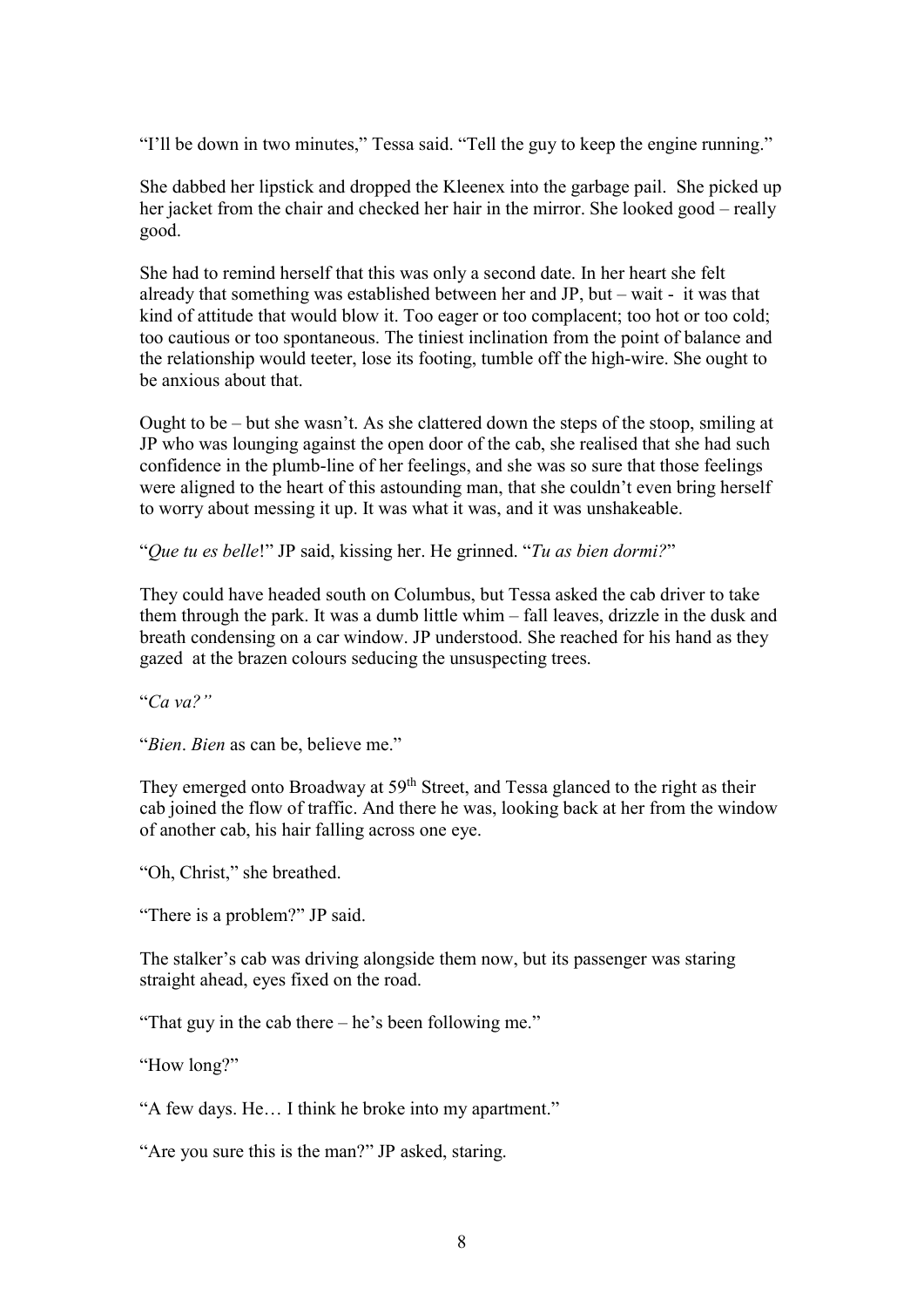The stalker risked a glance at them – and immediately turned away, too quickly, guiltily. It was all but a confession.

"This good for you, bud?" the cab driver asked, pulling to the curb. The stalker's taxi signalled across the oncoming traffic and stopped on the other side of the street. JP put his hand on the door handle.

"Wait here," he said. He opened the door a crack, checked to and fro for traffic and got out, striding across the shiny-wet street. The stalker had paid his driver and stepped onto the sidewalk. He looked up to see JP coming toward him and – Tess was watching him closely – he smiled. He smiled like he knew JP and was completely unconcerned by him. It was the smile a toy-maker might direct at a wooden soldier.

And seeing that smile, Tess knew that the tall, scruffy man was dangerous. He was deadly. She scrambled across the seat of the cab and out onto the street.

"JP! Stop!" she yelled against the hoot and growl of traffic. "JP!"

He heard her and turned. He glanced to her left. He looked back at her, pointing at what he'd seen, shouting.

A green truck was there, almost above her, tires screaming as they locked and slid on the wet street. And JP was running toward her – and beyond JP, the tall scruffy man was staring at her, smiling as if he had carved and fitted and painted the green truck, and was testing it, rolling it to and fro along the workbench.

"He knew," Tessa thought in that flickering instant. "He knew about the truck before I even got out of the cab."

Now the screech of wheels was so close it was an odour, and Tess was leaping backwards, knowing she was too late, screaming for want of anything else to do with her last breath.

"STO-O-O-P!"

And everything stopped.

\*

Droplets of rain hung in the air, lit by theater neon and streetlamps. JP was becalmed in the midst of a balletic stride, balanced on one toe, his overcoat ballooning like a cape. The truck was motionless, seemingly glued to the brackets of spray that arc-ed from beneath its wheels.

Tess leaned back against the cab and then slid to the ground, breathless.

The tall stalker approached from across the street, raindrops bursting against his face and jacket as he walked into them. He stood before her.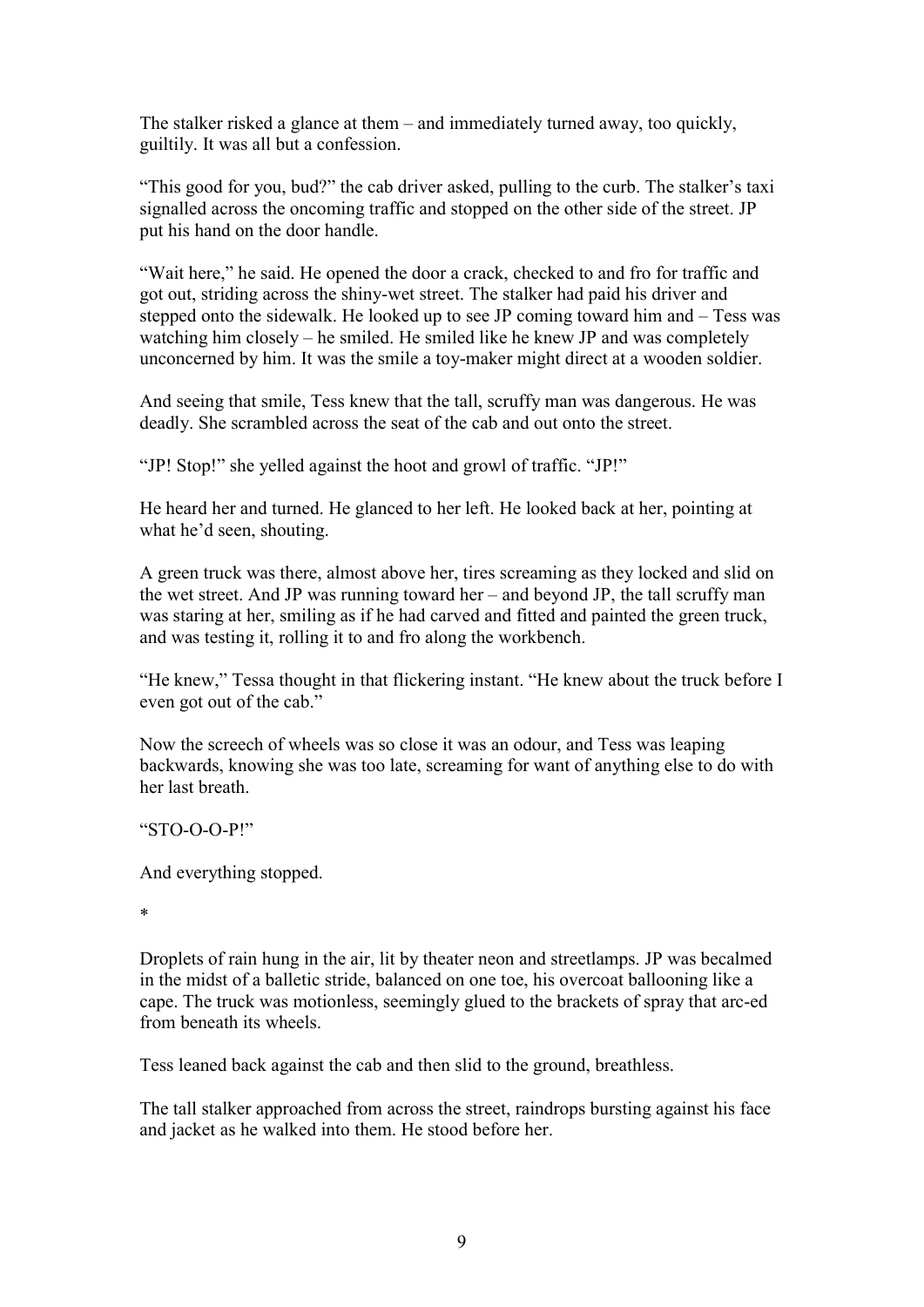"I'm sorry about this," he said in a British accent. He seemed nervous, embarrassed. "I don't know what happened."

"I'm insane," Tess said. "All this is in my crazy brain. Especially you." She closed her eyes and dropped her head. "I'm not going to talk to you because you're a figment of my imagination."

The stalker crouched down on his haunches. "I don't know what's going on here," he said, "but I'm absolutely certain I'm not a figment of your imagination."

"Well, you would say that," Tess said, not looking up. "But you are."

"I'm afraid I can't be. Because you are a figment of mine."

\*

He sat down beside her, leaning against the door of the cab.

His name was Allan Edgeley, and he was a writer. At least, he told himself he was a writer. He was finding it hard to justify the claim these days. He was drafting a story – a novel, he hoped – and he was still kind of feeling his way.

"I've been taking a lot of painkillers, and drinking too. Vodka. Wine. I'm losing track of what's real and what's imagined. I don't even know whether I'm awake or asleep."

He was discovering his characters – where they lived, what past they had, whether, for instance, their parents were alive or not. He tended to throw stuff in and then go back later if it didn't work. He was riffing, extemporising, putting place-markers where he didn't have a good line yet.

He was inventing her on the wing.

"This is crap," Tess said, shaking her head. "I exist. I have memories. I have a life. I may be nuts but I'm real."

"You have the past I gave you. Like, I needed you to be able to speak a foreign language, so I gave you a linguistics degree."

"Bullshit. What does that mean, you needed me to?"

He sighed. "I needed you to, because *she* could. The person I'm basing you on."

"What?"

"Her name was Tanya, and she was Italian – from Vaiano. But American sells, so I trawled MapWeb for a hick-town beginning with V. Just to make that small connection."

"No! I remember Vernon. The picnics out by Jennings Bridge. The old shops on Jackson Street."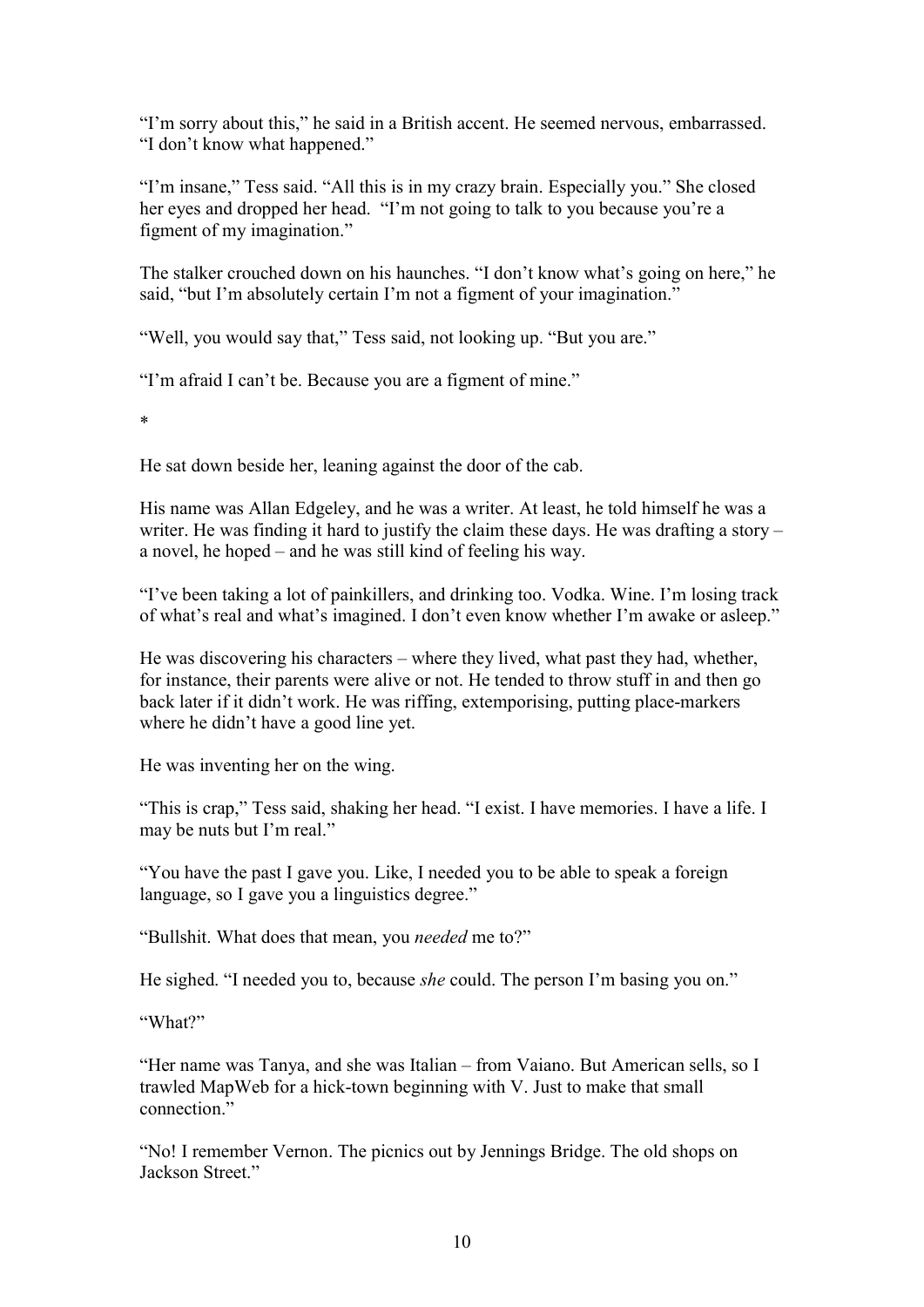"All lifted from Google. What interstate runs through Vernon?"

"Fifty-nine," Tess said firmly.

"Fifty. I mistyped it." He patted his jacket pockets and found a pack of cigarettes. "How was your Monday?"

Tess bit her lip. "I…"

He nodded. "I don't tidy up chronology until the last edit." He hung a cigarette in the corner of his mouth and looked at her sidelong. "You do look like her. And I haven't even described you yet."

"What are you saying? I'm not even me? I'm someone else?"

"Based on someone else. Someone I loved very much, just as JP loves you." Allan pointed at JP, frozen in an attitude of anguish on the run. "He's mostly me, of course. But younger and better-looking."

"Loved?"

The writer struck a match. "She died. Hit by a truck in Rome. She was running across the road to meet me outside a theater."

Tess turned and looked at him as he took a drag from his cigarette, eyes focussed on the other side of the street. She understood now.

"You're about to kill me off."

Waving the match and tossing it aside, he nodded. "That's how the story goes."

She scrambled around in front of him on her knees, making him look at her. "You can't do that. I don't care what you say I am – I'm real! I am aware of myself! I exist! You can't kill me just for the sake of your stupid story."

"Believe me – I don't want you to die. God, that's the last thing I want."

"Then don't kill me! Write the story of how I survive and have this great life. You can do that story – write that one."

"Oh, I have," Allan said, sucking on his cigarette. "I've written that one a dozen times. I keep trying to make it happen again, but differently. Man, if I could make it happen again..." He shook his head. "But it's time to deal with grief now. It's been ten years and I'm ready to write about loss and regret, pain and defeat. It's unavoidable."

"No," Tess said, grabbing his biceps, "it's not! You just need an angle." She thought fast. "What do I do for a living? What did Tanya do?"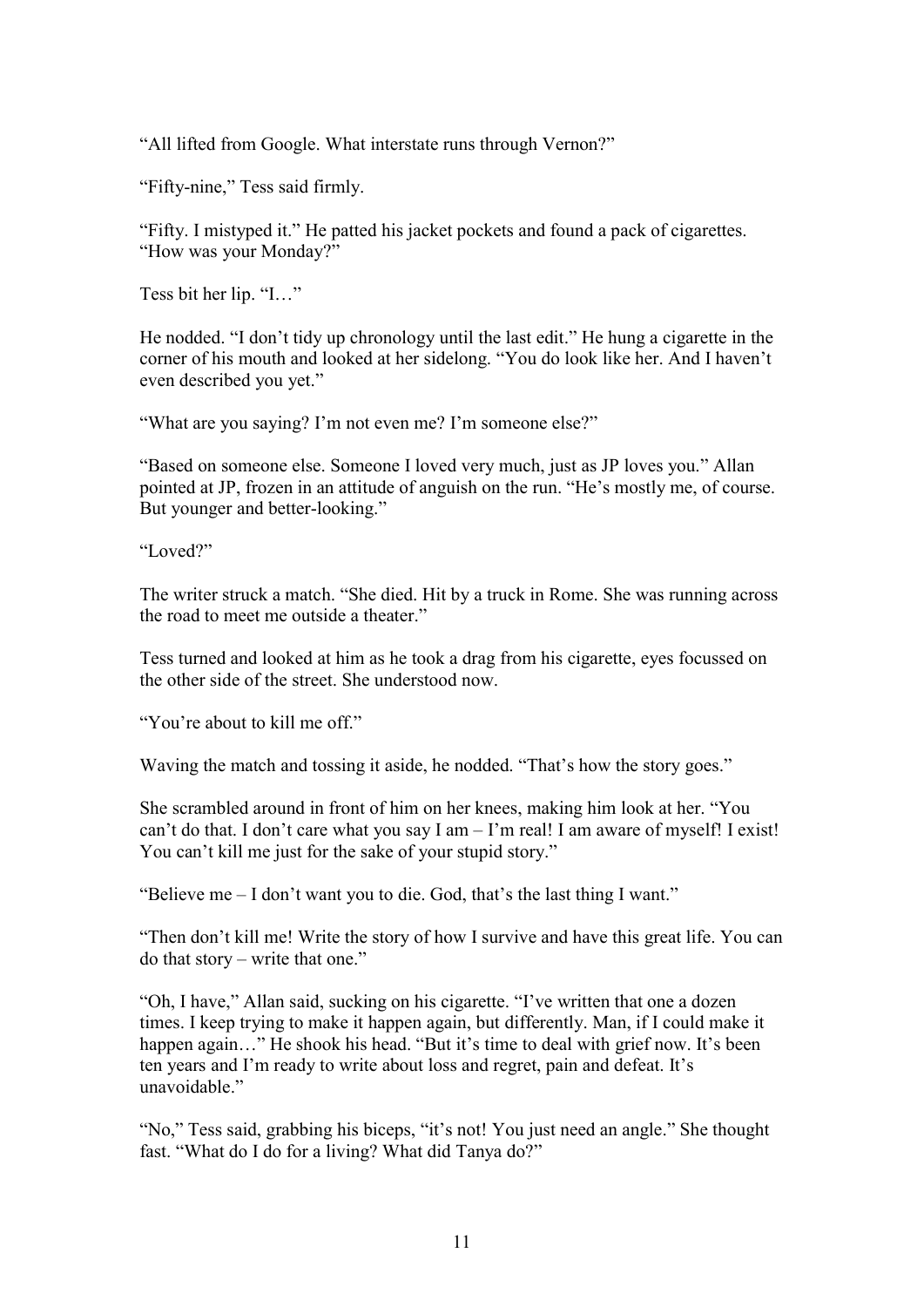"Well, you do whatever I decide. And Tanya…"

"I think I'm a writer, like you," Tessa said. She didn't know why she said it.

Allan raised his eyebrows.

"She was, wasn't she?" Tess insisted. "And I am – aren't I?"

"How do you know that?"

Tess sat back on her knees. "No idea." She furrowed her brow. "Hey. Maybe I'm writing you."

The writer chuckled and flicked his cigarette into a glass puddle in the center of the street. "Am I a man who dreamt of being a butterfly, or am I a butterfly who dreams of being a man?"

"It makes sense. I'm stressed out and maybe I'm having some kind of breakdown – but I'm imagining you. I might even be asleep after the day at JP's." She laughed. "Hey – I hope I remember this when I wake up."

"Makes two of us." Allan said as he got to his feet. "I have work to do. Loss and regret, pain and defeat. That's what I must write now."

"Not if I'm writing it," Tess murmured, her hands in her lap. "I'm not going to be written out of my own story." As long as JP was real, she'd be happy. Stuff to work through, yeah – but JP to work for.

"You've given me an idea for a twist," Allan said. "Thank you." He offered her his hand. "Stand up."

She glanced at him. "Stand up and die? No."

"In the end, we all have to stand up and die," Allan said.

\*

The screech of wheels was so close it was an odour, and Tess was leaping backwards, knowing she was too late, screaming for want of anything else to do with her last breath.

## "STO-O-O-P!"

The truck swerved, clipped her and she felt her shoulder-blade snap. As she was flung backwards over the cab she saw JP, frozen in the midst of a balletic stride, reaching toward her in the very moment he was swept away by the fender of the skidding truck, his hair falling over his face like a curtain drawn aacross the window of a house in mourning.